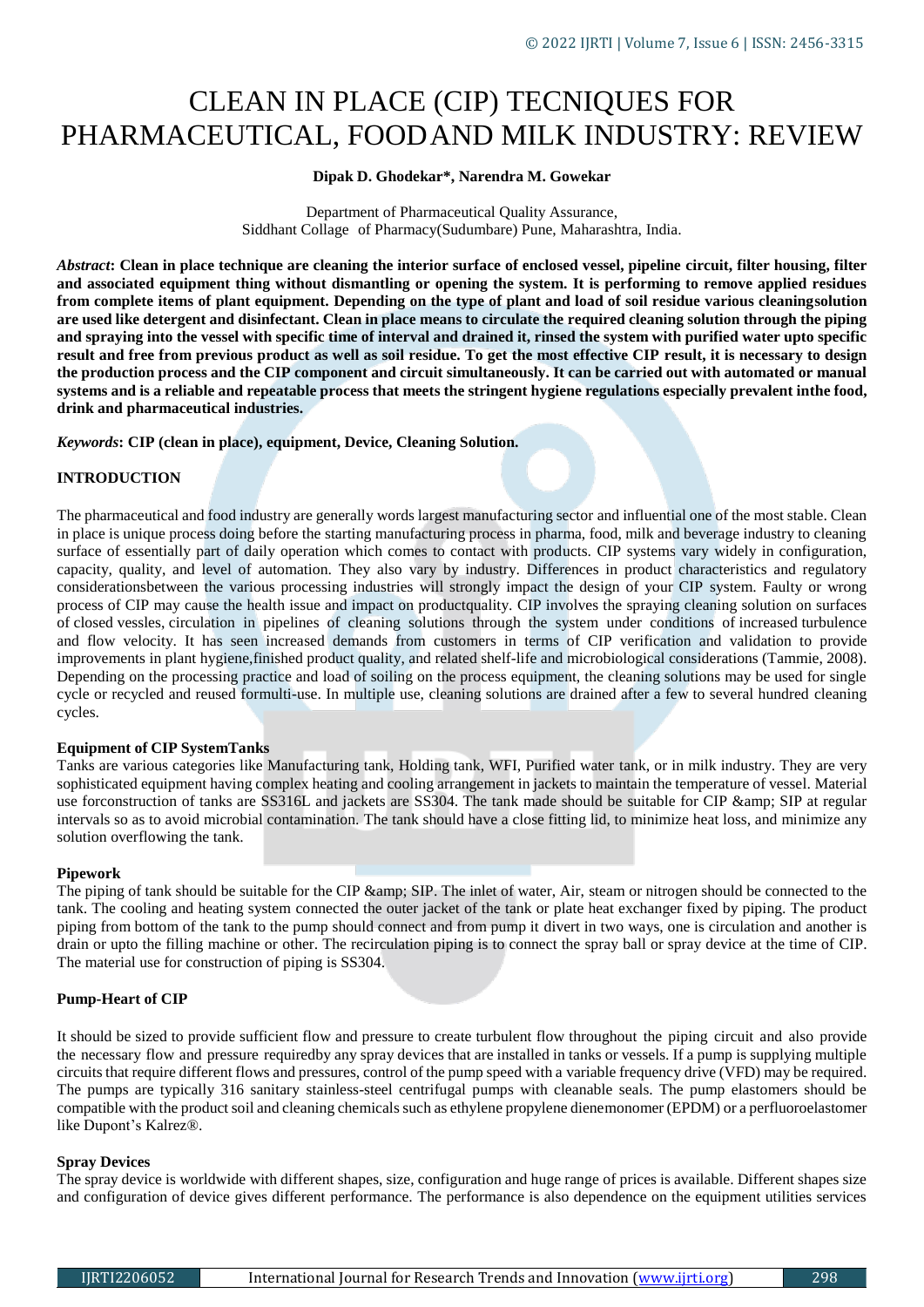andpressure of fluid, cleaning time, Temperature and turbulence. The spray device is set to the upper centre of the tank with same radius for all side of the tank surface. It gives liquidflow in 360 angle with high pressure to remove the soil or sticky material from the surface. It comes in market with different shapes, sizes and mechanism, depends on its mechanism it gives different name. Each cleaning device and it's mechanism gives it's own advantages and disadvantage. The types of spray device is following-

#### **1. Stationary Spray Device**

It is static spray device without moving partsthat just spray the liquid or solution in static manner on the interior surface of the tank to give cleaning result that realies more heavilyon chemical action, the effect of temperature and the duration of the cleaning process Thetheoretical turbulence of the free falling film is only slightly above the laminar flow (1000 &It; Re &It; 2000), and the wall shear stress τw is from the order 2-3 Paat 60°C. There are stationary tank cleaning devices that may supply higher amounts of mechanicalenergy in pre-defined areas, and the rest of the tank will still only be cleaned at low shear stress where rather soaking action is taking place. The best well- known tank cleaning devices in this category are static spray balls and Stationary "cluster" spray device.



# **2. Rotary Spray Devices**

Rotary spray device is consisting of either a rotting disc, ring or ball provided with strategically drilled holes, ports or slots that rotates around just one axis. The liquid passed into the smaller number of drilled holes that have higher radical velocity, resultingis more impact on the surface of tank hit the droplets on tank wall. Increased theturbulence of liquid solution impact coverage of interior tank surfaces hence mechanical action is provided then enhanced impact of the cleaning hitting the wall and partially by the gravity assisted low to medium turbulence (2100 to 6000) flow of liquid on thesurface of the tank.

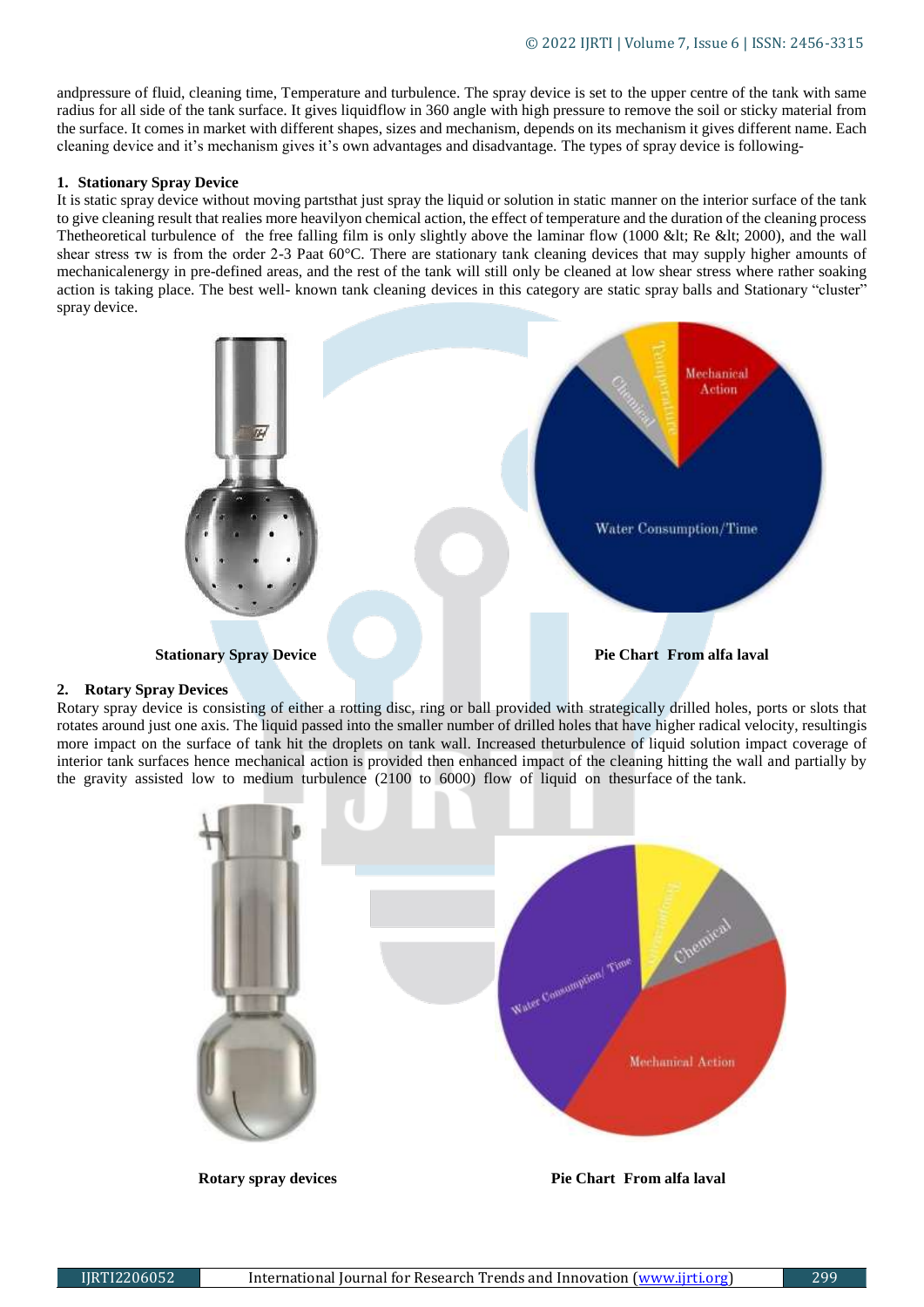# **3. Rotary Jet Device**

The rotary jet device consisting 1,2,3,4 or more nozzle are driven by fluid (turbine type) or motor(electric). It rotate around their horizontal or vertical axis while producingsynchronized water stream. Rotary jet device produce scouring pattern upon the internal surface of the tank or vessel. Another type is piston driven particularly manufactured by Breconcherry, acquired by GEA Tüchenhagen Rotary jet devices having high impact on the tank surfaces in 360degree rotation with in tank and having volume in the 15-1250m3range of tank. Some rotary jet devices driven 180 degree taken only upward, downward impingement cleaning. Those who are driven 180 degree only downward direction it isonly for open top vessle and it clean tank side wall and bottom of the tank.



# **21CFR**

The Code of Federal Regulations (CFR) is a set of rules published by the U.S. government. Title 21 of the CFR (CFR21) is used by the Food and Drug Administration to establish requirements for the manufacture of food industry products and pharmaceuticals, including how equipment should be cleaned and maintained. A top quality, well-designed CIP system should adhere to these guidelines and should comply with CFR21.S88 In recent years a set of standards known officially as ANSI/ISA-88 was developed to address batch process control procedures and provide standard organization for how systems communicate and work together. A CIP system that complies with S88 would have an advantage when it comes to integrating into a process system

# **SCADA (supervisory control and data acquisition)**

Supervisory control and data acquisition (SCADA) is system made by the software and hardware. It is operating with coded signals over communication channels so as to provide control of remote equipment. SCADA gathers information (such as ON the pump)transfer information back to the central site, carry out any necessary analysis and control and then display that information in a logical organized fashion on a number of operator screens or displays. A Programmable Logic Controller (PLC) is a solid state computerized industrial controller that performs discrete or sequential logic in a factory environment. The Technical Definition of a Programmable Logic Controller is currently defined by the National Electrical Manufactures Association (NEMA) as a "digital electronic device that uses a programmable memory to store instructions and to implemented specific functions like logic, sequence, timing, counting and arithmetic operations to control machines and processes".

# **General CIP Process**

The process of CIP System is unique as per its own organization guidelines. So there is no such thing as a typical CIP cycle. The time duration, sequence of chemical, use of chemical, elements can vary widely from one system to another but some common step are included in in most cleaning cycle. Pre Rinse- use de-ionized water, potable plant water, water that has been processed through reverse osmosis or water for injection. Takesufficient water in the tank and recirculate via spray ball to wet the interior surface of the pipeline, tanks and remove the most of the remaining residue or dissolve chemicals. The pre-rinse is a very important step in the CIP process because a well-monitored and well- executed pre-rinse makes the rest of the wash cycle predictable and repeatable.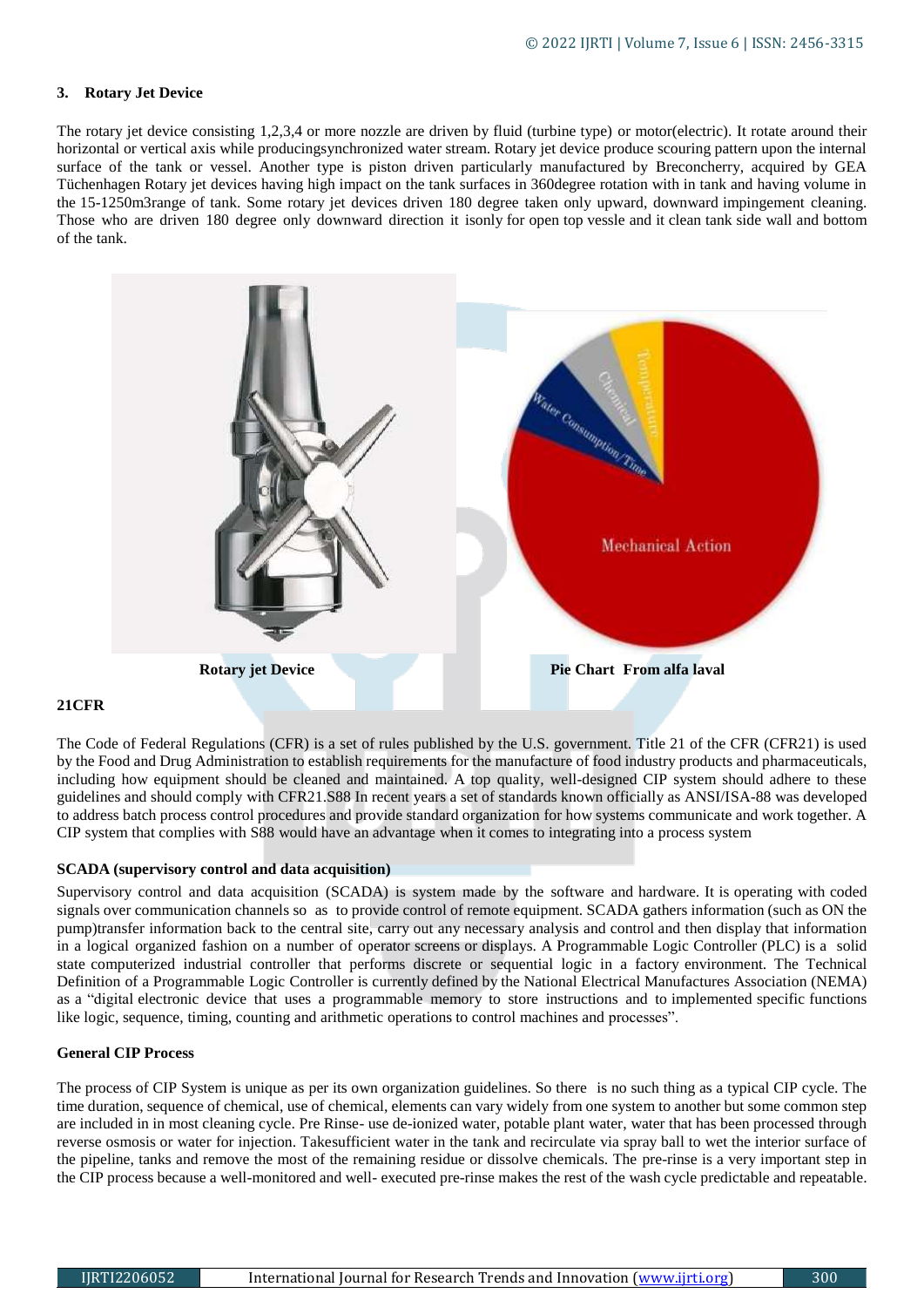## **Caustic wash**

The caustic wash or detergent wash to removes organics like protein and fats. Take wateradd sufficient alkaline detergent recirculate via spray device in the tank and flush it.

## **Intermediate wash**

Fresh water flushes to remove the traces of detergent wash

# **Acid Wash**

Dissolves mineral scale from hard water deposits, protein residues, and neutralizes thesystem pH.

#### **Final rinse**

Use the fresh water to remove all traces of cleaning chemical recirculate through spraydevice and flush it. It do several times still the tank free from cleaning solution.

#### **Chemical Basis Alkaline**

The alkaline detergent that have very high pH typically used in concentration range of 0.5-4.0%. It exhibits excellent removal of proteinaceous soils and fatty oils by saponification. These are usually consist of sodium hydroxide (caustic soda) potassium hydroxide (caustic potash), sodium carbonate (soda ash), and sodium silicates. Tri sodium phosphate (TSP) is also placed into the alkali group because of its reaction with water to yield hydroxide.

#### **Acid**

The acid detergent that have lower the pH typically used in concentration range 0.5- 3.0%.Dissolves mineral scale from hard water deposits, protein residues, and neutralizes the system pH. Acid is also excellent for brightening up discolored stainless steel by removing calcified mineral stains. Acids must be used with caution because they can attack some elastomers in the system like gaskets or valve seats, causing premature degradation or failure. They are usually consist of phosphoric acid, Nitric acid, hydrochloric acid, hydroxyacetic acid, gluconic Acid etc.

#### **Instrumentation**

The following instruments recommended for a cleaning system

**Flowmeter**- To collect the specific amount of water in the tank

**Pressure gauges**- To measure the pressure of different places like on the tank during SIP,Recirculation pipe, product pipe, filter housing etc.

**Thermometer**- To measure the temperature during manufacturing process, SIP , CIP ofthe tank.

**pH & conductivity meter** – To monitor the pH during the manufacturing process and maintain it. During CIP to check the pH and conductivity of the previous product traces till it get satisfactory result

# **CIP Validation**

Validation of a CIP system is a demonstration, to a reasonable degree of assurance, that cleaning according to a specified SOP will actually attain the required level of cleanliness,including removal of cleaning agents, in a reproducible manner. Cleaning validation guidance given by the FDA 2004, "Guide to Inspections Validation of Cleaning Processes." "FDA expects firms to have written procedures [Standard Operating Procedures (SOPs)] detailing the cleaning processes. In the clean in place validation protocol mention all objective, safety measure, sampling and testing of cleaning validation. In the cleaning validation process visual inspection, surface sampling, rinse water sampling and it's testing carried out. In visual inspection to check the surface of the tank and take surface sample may or may not residue adhere to the surface of tank check. Rinsed water sampling and test analysis can be quantitative, using pH, conductivity, particle count, microbial count (Bioburden), Total Organic Carbon (TOC) determination, spectro photometry, bioassays, or limulus amebocyte lysate for pyrogens. Finally todetermine or examine rinsed sample residue by the different method HPLC, UV, titration,enzymatic detection and flame photometry to detect which traces present in the residue. These procedures will "address who is responsible for performing and approving the validation study, the acceptance criteria, and when revalidation will berequired."

# **Conclusion**

Clean in place system in pharma industry, Food industry, Dairy plant various types of cleaning solution, detergent and method of cleaning changes by the organizational guidelines. The instrument, equipment design installed as per  $DQ$ ,  $IQ$ ,  $OQ$   $\&$  amp;  $PQ$ protocol, the protocol made by the project expert as suitable for it's operation. The above information is general structure and process of CIP it may differ by the organizational guidelines. The validation of the CIPs should be timely revise by changing any process orequipment in CIP system to obtain good quality product.